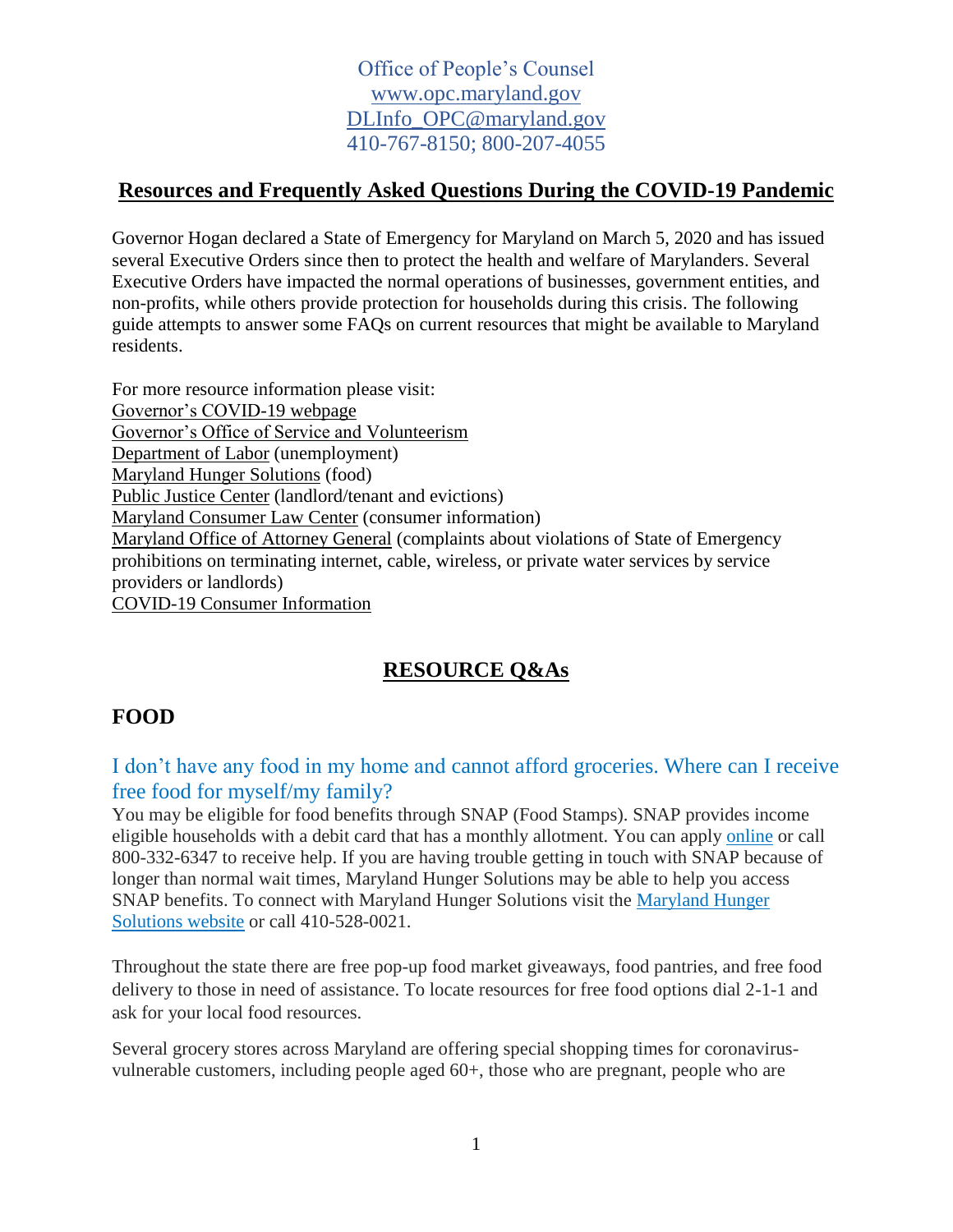immune compromised, and people who have underlying health conditions. Call your local grocery store and ask if there are any special shopping hours.

# **UTILITY, PHONE AND INTERNET SERVICE**

The [Executive Order](https://governor.maryland.gov/wp-content/uploads/2020/03/Executive-Order-Prohibit-Termination-of-Residential.pdf) stating that there cannot be any utility terminations during the State of Emergency.

# I cannot afford to pay my gas and electric bill. Will my utilities be shut-off?

No. During the State of Emergency the gas and electric companies will not terminate your service or charge late fees. **You should still make every effort to pay your bill**. Once the suspension is lifted, you will be responsible for the full amount. The Office of People's Counsel (OPC) strongly recommends that you contact your provider to try and work out a payment plan. Visit our [utility information sheets](http://www.opc.maryland.gov/Consumer-Corner/Publications#COVID-19%20Fact%20Sheets) to find out how each utility provider is responding to its' customers during this crisis.

## If my electric, gas, private water or landline (wired phone) services are currently off due to non-payment what can I do?

1) Contact the provider to try and negotiate an immediate reconnection and payment plan for the past due bill on the account. Utilities will not reconnect if the termination was due to a hazardous situation or safety concern.

2) If the provider will not negotiate an immediate reconnection, contact OPC at DLinfo opc@maryland.gov. In the email please include the name of the utility company, a description of the reasons given for the denial, and contact information. OPC is currently collecting this information to present collective issues on behalf of utility customers.

# If my cable TV, internet, wireless cell phone, or residential water/gas/electric (when the utility is in the landlord's name) services are currently off due to nonpayment what can I do?

1) Contact the provider to try and negotiate an immediate reconnection and a payment plan for the past due bill on the account.

2) If the provider will not negotiate an immediate reconnection contact the Office of the Attorney General Consumer Protection Division Hotline at 410-528-8662/888-743-0023. You could also [make a complaint online](http://www.marylandattorneygeneral.gov/Pages/CPD/Complaint.aspx) to the Office of the Attorney General.

**AVOID UILITY SCAMS.** Scammers are calling residents claiming the call is from the local utility and offering rebates or discounts. THESE ARE SCAMS. Utilities are regulated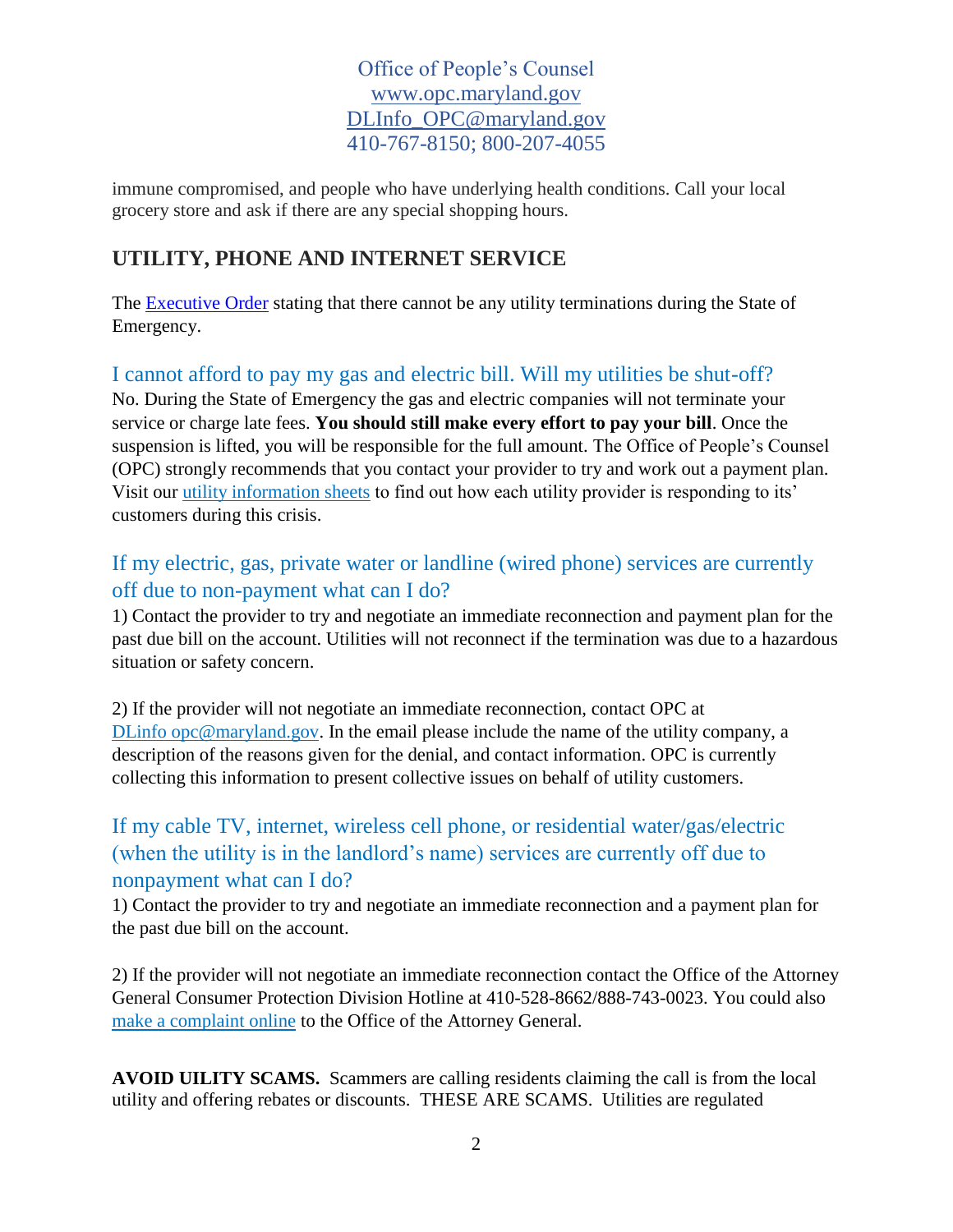companies and cannot offer rebates or discounts, and they will not call you. If you receive these calls, hang up immediately.

# **ENERGY ASSISTANCE AND OTHER SERVICES**

#### I need help paying my utility bill. Where can I get help?

There are energy assistance options available to income eligible households.

- **-** Office of Home Energy Programs (OHEP): Limited-income customers may be eligible for Maryland state energy assistance programs that can help with gas and electric bills. There is one application for all Maryland state energy assistance programs through OHEP. You can [apply online](http://www.mydhrbenefits.dhr.state.md.us/) or call to apply over the phone at 800-332-6347.
- **-** Fuel Fund: Limited-income customers may be eligible for Fuel Fund Assistance. Fuel Fund is a charitable organization that provides financial assistance for utility bills and bulk fuel to those who are eligible. You can [apply online](https://fuelfundmaryland.org/apply) or call 410-235-9080 EX 1 Mon/Wed/Fri, 10AM-12PM.
- **-** 2-1-1: 2-1-1 is a number you can dial and speak to someone about other resources in your local community that may be able to help you pay your utility bill. 2-1-1 is available 7 days per week, 24 hours per day. You can also speak with someone at 2-1-1 about other issues you may be facing like not having enough food, COVID-19 questions, or help with other bills.

Can I still apply to the Department of Social Services (DSS) for help right now? All DSS offices are closed. However, applications for services are still being accepted and processed. For quicker processing, customers are strongly encouraged to submit all applications online. However, for those not able to apply online you can call 800-332-6347 to request a paper application be mailed to your address. Please note the processing of paper applications may be delayed.

- Food, cash, energy, and aged/blind/disabled medical assistance applications can be submitted through the [MyDHR portal.](https://mydhrbenefits.dhr.state.md.us/dashboardClient/#/home) DHS is expediting SNAP (food assistance) applications. Check eligibility guidelines for OHEP energy assistance and apply for EUSP and MEAP if you can. This will help with your electric and gas bills. If you are still underemployed and unemployed, you can apply again for energy assistance after July 1, 2020.
- Medical Assistance applications for Families, Children and Pregnant Women can be submitted by visiting the [Maryland Health Connection website.](https://www.marylandhealthconnection.gov/)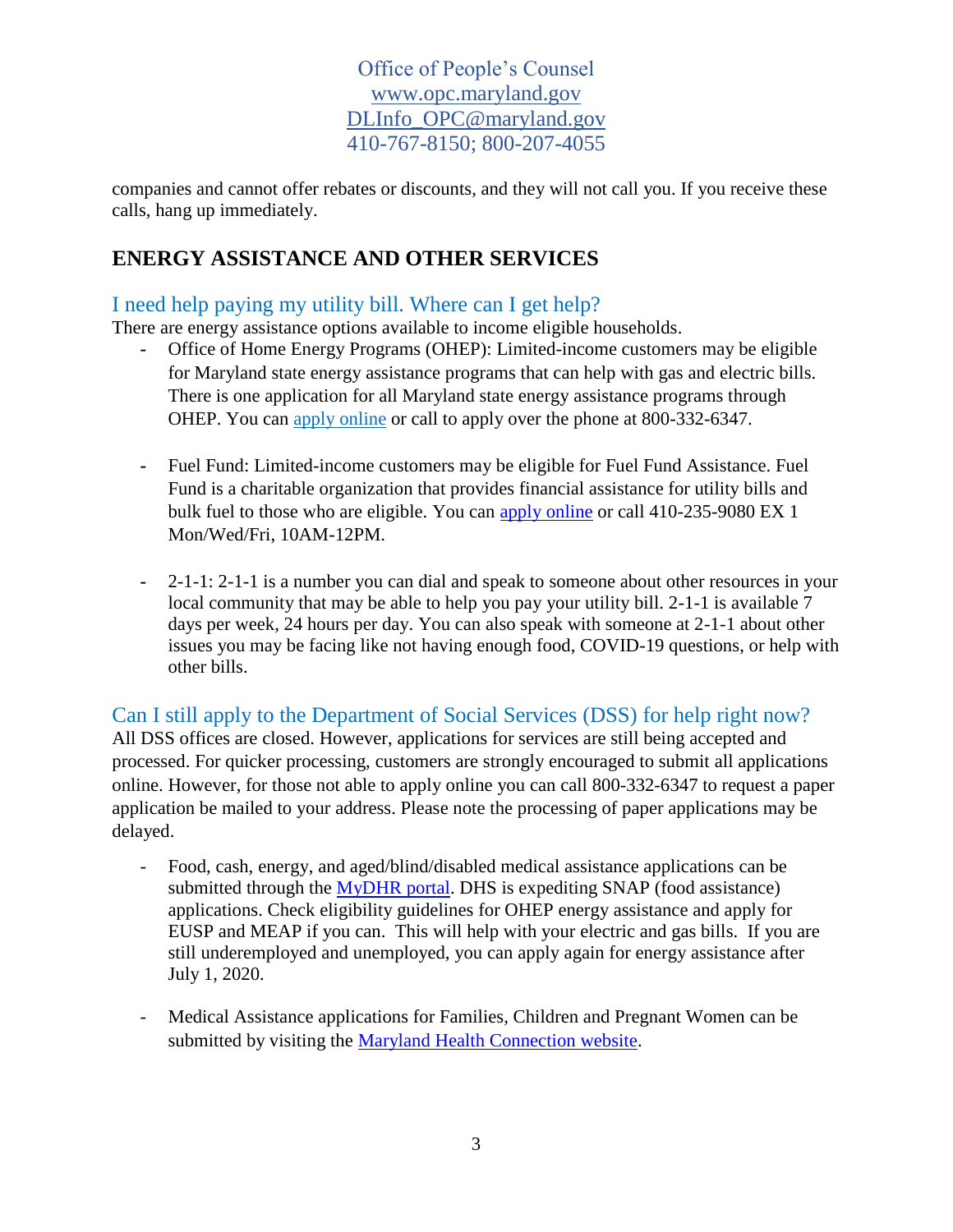- Long Term Care Medical Assistance customers are strongly encouraged to submit applications, redetermination applications, and verifications on the  $E&E$  System [Consumer portal.](https://mymdthink.maryland.gov/)

#### **RENT AND MORTGAGE PAYMENTS, EVICTIONS AND FORECLOSURES**

The Maryland Court of Appeals has issued an [order](https://governor.maryland.gov/wp-content/uploads/2020/04/Evictions-Repossessions-Foreclosure-AMENDED-4.3.20.pdf) stopping all pending eviction and foreclosure proceedings, so you will be able to stay in your home during the State of Emergency. Separately, the Governor has issued an Executive Order that allows you to raise COVID-19 related defenses in certain proceedings.

#### I cannot make my rent payments right now. Will I be evicted?

During the State of Emergency all eviction are on hold. Your landlord can not evict you during the State of Emergency. If you are not able to pay your rent at this time you should reach out to your landlord, try to negotiate a payment plan, and explain your situation. Let them know of a layoff or reduced hours due to the State of Emergency.

If your landlord is trying to evict you during the State of Emergency, reach out to the Office of the Attorney General Consumer Protection Division Hotline at 410-528-8662. If your landlord does evict you and locks you out of your home call your local police. For more information about evictions during the State of Emergency in Maryland visit the [Public Justice Center](http://www.publicjustice.org/en/legal_help/housing-and-covid-19/)  [website.](http://www.publicjustice.org/en/legal_help/housing-and-covid-19/)

#### I cannot make my mortgage payments right now. What are my options?

During the State of Emergency all foreclosures and property tax sales are on hold. If you are not able to pay your mortgage at this time you may be eligible for mortgage forbearance during the State of Emergency.

If you are in need of a mortgage forbearance contact your mortgage loan provider and explain your situation. Let them know of a layoff or reduced hours due to the State of Emergency. Ask if there are any special programs in place right now for those whose income was affected by the COVID-19 pandemic.

If you have questions or a complaint about your mortgage provider, contact the Maryland Department of Labor by emailing [dlfrcomplaints-labor@maryland.gov](mailto:dlfrcomplaints-labor@maryland.gov) or by calling 410-230- 6077. For more mortgage relief options and information visit the [Consumer Financial Protection](https://www.consumerfinance.gov/about-us/blog/guide-coronavirus-mortgage-relief-options/)  [Bureau website.](https://www.consumerfinance.gov/about-us/blog/guide-coronavirus-mortgage-relief-options/)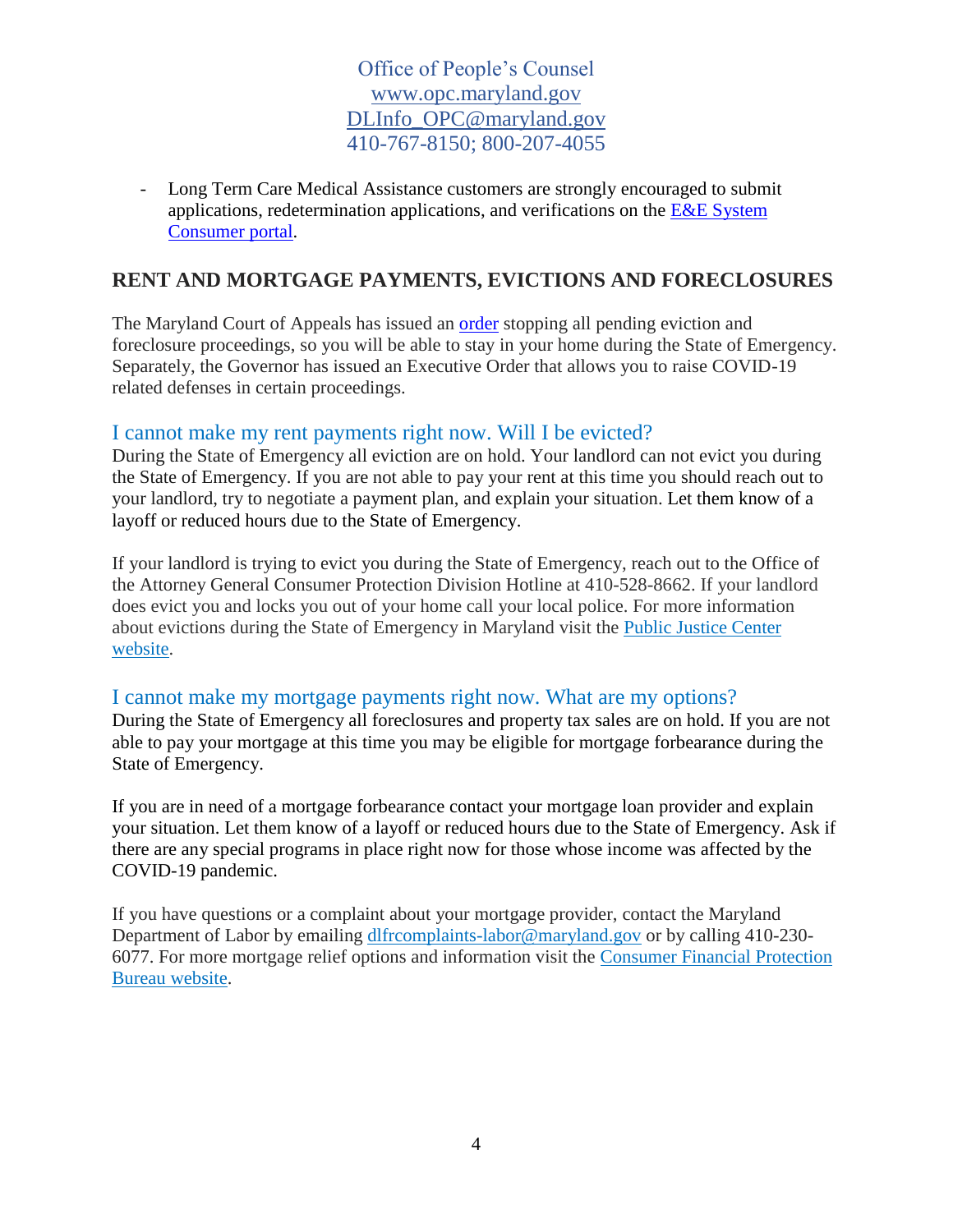#### **UNEMPLOYMENT BENEFITS**

My employment was affected by the COVID-19 pandemic. What can I do?

You may be eligible for Unemployment Insurance (UI) benefits. The federal CARES Act has now expanded UI benefits to people who lost employment or hours due to the COVID-19 pandemic. Below is a brief summary. For more information visit the [Unemployment Insurance](https://www.dllr.state.md.us/employment/claimfaq.shtml)  [website](https://www.dllr.state.md.us/employment/claimfaq.shtml) to apply or to get answers to your questions. Most people are receiving their first payment in less than 21 days. Email [ui.inquiry@maryland.gov](mailto:ui.inquiry@maryland.gov) for questions.

- You were already approved for UI benefits before the CARES Act extended benefits: You may receive up to 39 weeks of UI benefits plus \$600 per week available until 7/31/2020.
- You are a self-employed/independent contractor/gig worker. Although you are not an employee, you may now qualify under the CARES Act. In the near future you will be eligible to apply for Pandemic Unemployment Assistance (PUA). Sign up [online](https://www.dllr.state.md.us/employment/unemployment.shtml) to be notified via email once PUA applications are available. You may receive up to 39 weeks of PUA benefits plus \$600 per week available until 7/31/2020.
- You are now eligible for regular UI benefits because you are unemployed or your hours were cut: Apply [online.](https://www.dllr.state.md.us/employment/unemployment.shtml) You may receive up to 39 weeks of UI benefits plus \$600 per week available until 7/31/2020.
- You had already exhausted your UI benefits after  $7/1/2019$  but are in need of continued UI benefits: In the near future you will be eligible to apply for an additional 13 weeks of UI benefits plus \$600 per week. Sign up [online](https://www.dllr.state.md.us/employment/unemployment.shtml) to be notified via email once applications are available.

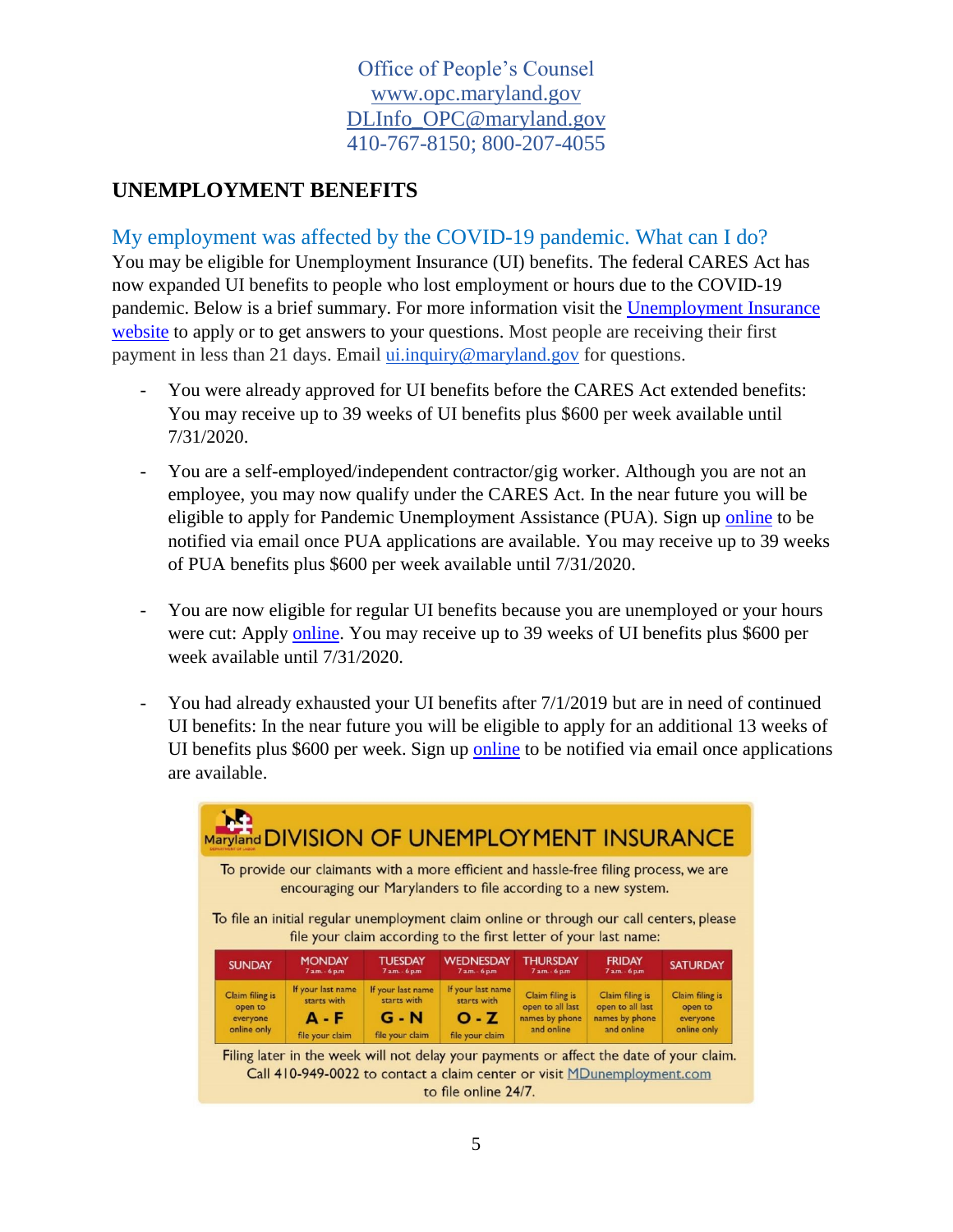## **STUDENT LOANS**

## I cannot afford to make payments on my student loans right now. What are my options?

There is an automatic six-month payment suspension and 0% interest on Federal Student Loans. This also halts involuntary collections to Direct and federally-held FFEL loans for sixty days. If your student loans are privately held, reach out to your lender and explain your situation. Let them know of a layoff or reduced hours due to the State of Emergency. Ask if there are any special programs in place right now for those whose income was affected by the COVID-19. To learn more about the student loan payment suspension visit the [Consumer Financial Protection](https://www.consumerfinance.gov/about-us/blog/what-you-need-to-know-about-student-loans-and-coronavirus-pandemic/)  [Bureau website.](https://www.consumerfinance.gov/about-us/blog/what-you-need-to-know-about-student-loans-and-coronavirus-pandemic/)

## **\$1200 ONE-TIME CREDIT**

# Do I qualify for the Economic Impact Payment? When should I receive my Economic Impact Payment?

Tax filers with adjusted gross income up to \$75,000 for individuals and up to \$150,000 for married couples filing joint returns will receive the full payment. Single filers with income exceeding \$99,000 and \$198,000 for joint filers with no children are not eligible. Social Security recipients and railroad retirees who are otherwise not required to file a tax return are also eligible and will not be required to file a return.

Eligible taxpayers who filed tax returns for either 2019 or 2018 will automatically receive an Economic Impact Payment of up to \$1,200 for individuals or \$2,400 for married couples and up to \$500 for each qualifying child. To learn more about the stimulus payment visit the [IRS](https://www.irs.gov/newsroom/economic-impact-payments-what-you-need-to-know)  [website.](https://www.irs.gov/newsroom/economic-impact-payments-what-you-need-to-know)

The Economic Impact Payments will start going out mid-April. If you paid taxes last year and the IRS has direct deposit information for you, you will not need to take any action to receive this payment and you can track your payment [online.](https://www.irs.gov/coronavirus/economic-impact-payments) For people that don't typically file taxes, or do not have direct deposit, there may be an additional step required for you to avoid delays and receive the payment. This is important for Social Security recipients and railroad retirees who are not required to file tax returns. For more information on how to receive your Economic Impact Payment visit the [IRS website.](https://www.irs.gov/coronavirus/economic-impact-payments)

**AVOID SCAMS**. There are scams related to the Economic Impact Payment. The IRS will never contact you by phone, email, or text. You will only ever receive information from the IRS through the mail.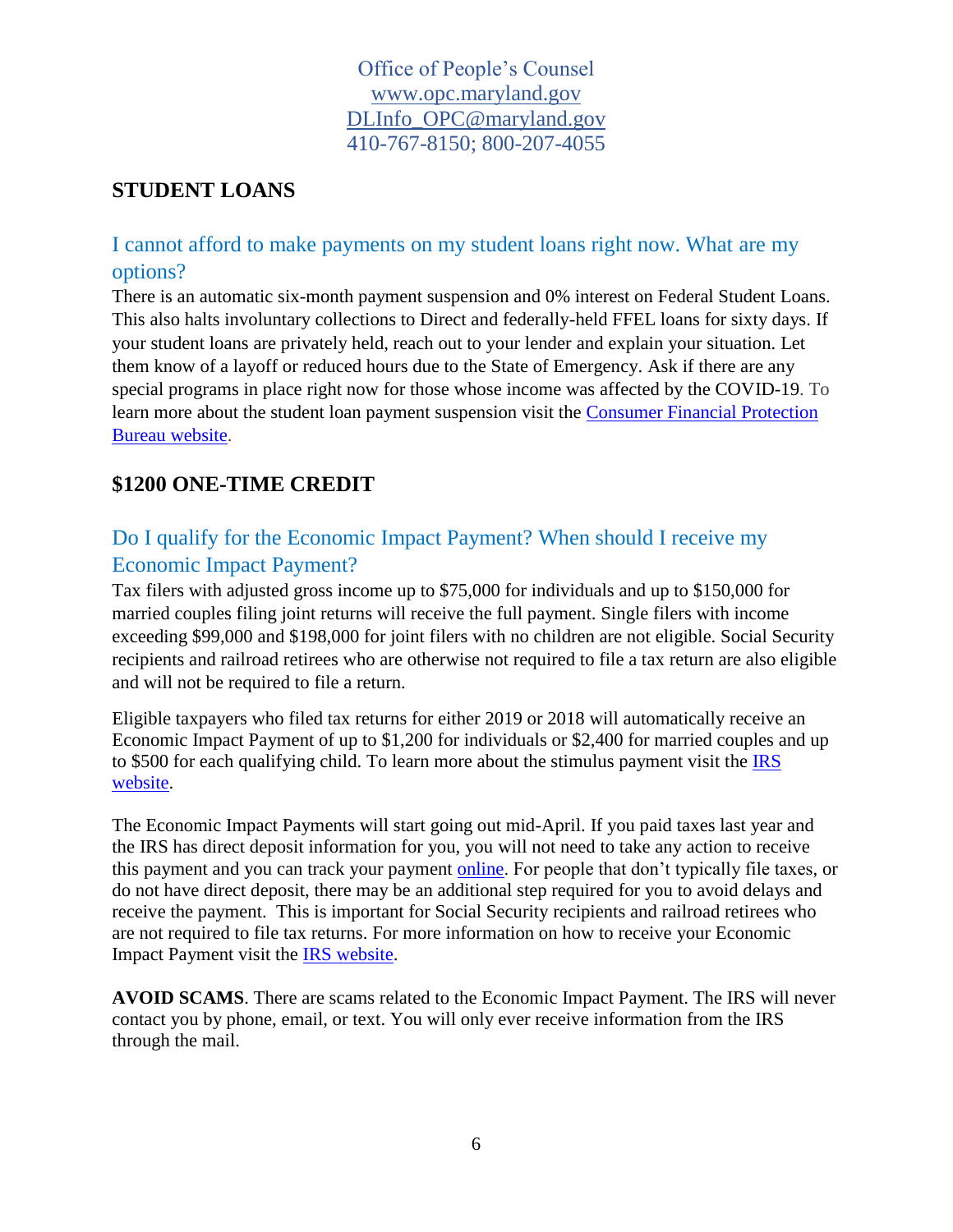#### **TAXES**

#### How can I file my 2019 taxes?

**The tax filing deadline has been extended to July 15, 2020.** You can do your taxes online for free [here.](https://freefile.intuit.com/?vitaSiteId=S15091527) For more questions about taxes or more resources for filing you can call the IRS directly (800-829-1040) or reach out to the CASH Campaign of Maryland (410-528-8006).

#### What is the Earned Income Tax Credit (EITC)?

EITC is a benefit for working people with low to moderate income. These are both federal and state credits that may reduce or eliminate the amount of federal, state and local income taxes that you owe. For more information on EITC, check out the [Department of Human Service website](http://dhs.maryland.gov/weathering-tough-times/earned-income-tax-credit/) or call the CASH Campaign of Maryland (410-528-8006).

## **COVID-19 Healthcare**

#### I think I am showing symptoms of COVID-19. What should I do?

If you are sick with COVID-19 or suspect you are infected with the virus that causes COVID-19, follow the steps below to help prevent the disease from spreading to people in your home and community.

Stay home**:** People who are mildly ill with COVID-19 are able to isolate at home during their illness. You should restrict activities outside your home, except for getting medical care.

Call ahead your doctor: If you have a medical appointment, call the healthcare provider and tell them that you have or may have COVID-19. This will help the healthcare provider's office take steps to keep other people from getting infected or exposed**. If you would like to be tested for COVID-19 only your healthcare professional can order that test.** If you do not have a Primary Care Doctor call 2-1-1 to ask about places that may authorize a test.

Monitor your symptoms**:** Seek prompt medical attention if your illness is worsening or if you are having difficulty breathing.

**Billing Disputes**. Health care providers should not be collecting or billing for patient copays, coinsurance, or deductibles for costs related to COVID-19 testing. Consumers are urged to contact the Attorney General's Health Education and Advocacy Unit (HEAU) if a provider requires any payment at the point of service or bills for COVID-19 testing. Complaints can be filed [online](http://www.marylandcares.org/) or you can call the HEAU hotline at 410-528-1840, 410-230-1712 (en Español).

#### Who can help me find affordable health insurance?

If you do not have health insurance for you or your family you may consider contacting the Maryland Health Exchange to learn about available health plans. There are health plans for every budget and when you call the Maryland Exchange, they will walk you through the different